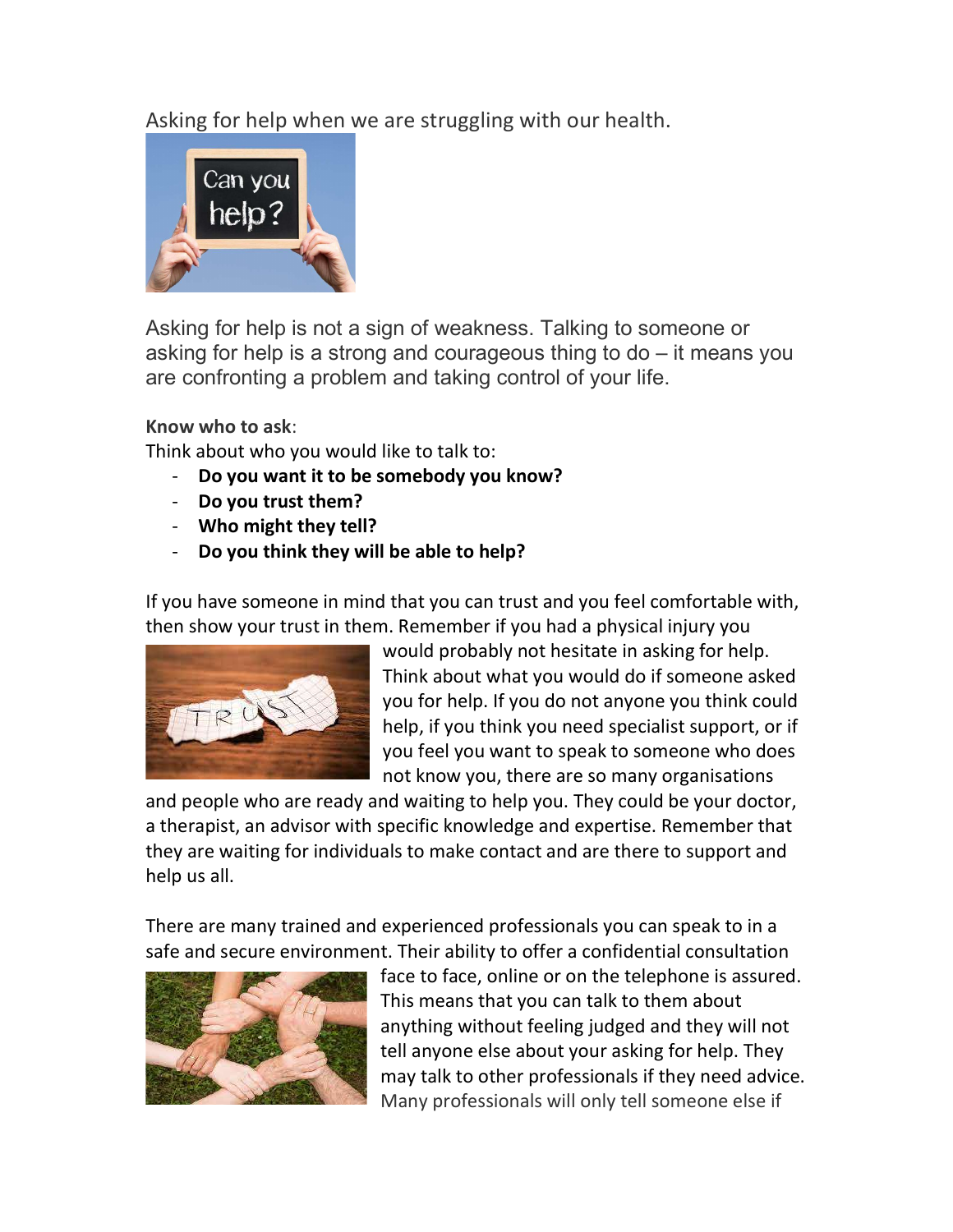they think you or someone else is at serious risk of harm, and in this case they will only tell someone to try and help, and they will always try to talk to you about this first. You can ask any professional to explain their confidentiality policy before you talk to them.



Have a look at the services available in your area. You can contact whoever feels right for you. You can ask your doctor for help. They will be able to direct you to the right place and the right people. Use the internet and search for IAPT services. IAPT stands for Improving Access to Psychological Therapies. There will be at

least one in your local area. Call us and we will be able to guide you.



If you want to talk to someone but you are worried that you will not be able to talk to them or that you will not be able to explain your concerns or worries, try telling yourself how you feel and what it is you want to share. You can also refer yourself to a Talking Therapies Service. Many of them will have an online referral

gateway. This means that you can write a description of how you are feeling and why you would like to talk, and they will call you. This can sometimes make things a little bit easier.

## Sharing

Don't worry if it takes a few goes to say what you are feeling / what you need. The people at the service know it can be difficult to talk and ask for help (they



probably must do it themselves from time to time). They will not be offended if you run away / hang up / cannot speak immediately. They will just hope you come back and get the support you need. Do not worry. Congratulate yourself for trying and then try again when you feel you can.